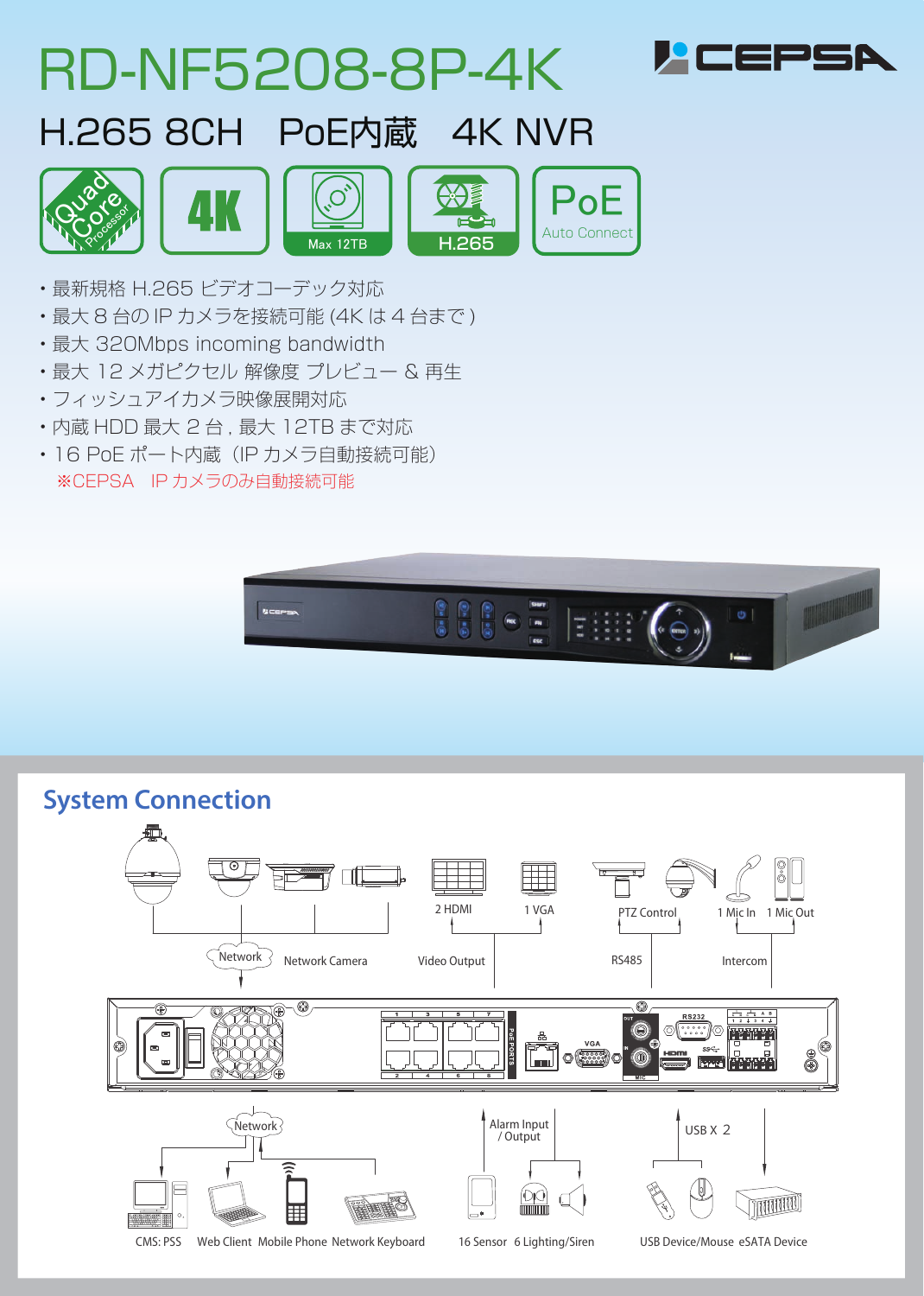

| 型番             | <b>RD-NF5208-8P-4K</b>                                                          |
|----------------|---------------------------------------------------------------------------------|
| システム           |                                                                                 |
| プロセッサ          | Intel Quad-core プロセッサ                                                           |
| <b>OS</b>      | Embedded LINUX                                                                  |
| ビデオ & オーディオ    |                                                                                 |
| IPカメラ入力        | 8 channel (4Kは4台まで)                                                             |
| インターカム         | 1channel 入力, 1channel 出力, RCA                                                   |
| ディスプレイ         |                                                                                 |
| インターフェース       | 1 HDMI (up to 3840×2160), 1 VGA                                                 |
| 表示解像度          | 3840×2160, 1920×1080, 1280×1024, 1280×720, 1024×768                             |
| マルチスクリーンディスプレイ | 1/4/8/9                                                                         |
| <b>OSD</b>     | Camera title, Time, Video loss, Camera lock, Motion detection, Recording        |
| 録画             |                                                                                 |
| ビデオ圧縮方式        | H.265 / H.264 / MJPEG / MPEG4                                                   |
| 録画解像度          | 12Mp, 8Mp, 6Mp, 5Mp, 4M9, 3Mp, 1080P, 1.3Mp, 720P, D1他                          |
| 最大録画レート        | 320Mbps                                                                         |
| ビットレート         | $16k \sim 20Mbps$                                                               |
|                | 手動, スケジュール (通常(常時), 映像検知 (動体検知, カメラブランク, ビデオロス), ア                              |
| 録画モード          | ラーム, IVS), 祝日), 停止                                                              |
| 録画インターバル       | 1~120分 (初期値: 60分), プリ録画: 1~30秒, ポスト録画: 10~300秒                                  |
| 映像検知 & アラーム    |                                                                                 |
| トリガーイベント       | Recording, PTZ, Tour, Alarm out, Video Push, Email, FTP, Snapshot, Buzzer &     |
|                | Screen tips                                                                     |
| 映像検知           | 動体検知, MD ゾーン: 396 (22×18), ビデオロス & カメラブランク                                      |
| アラーム入力         | 4 ch                                                                            |
| リレー出力          | 2 ch, リレーコンタクト, NO / NC                                                         |
| トラックトリガーイベント   | N/A                                                                             |
| 再生 & バックアップ    |                                                                                 |
| 同期再生           | $1/4/9$ ch                                                                      |
| サーチモード         | 日時, アラーム, 動体検知 & Exact search (accurate to second)                              |
|                | Play, Pause, Stop, Rewind, Fast play, Slow play, Next file, Previous file, Next |
| 再生機能           | camera, Previous camera, Full screen, Repeat, Shuffle, Backup selection,        |
|                | Digital zoom                                                                    |
| バックアップ         | USB デバイス / ネットワーク                                                               |
| ネットワーク         |                                                                                 |
| インターフェース       | RJ-45 ports (10/100/1000Mbps)                                                   |
| PoE            | 8 ports (IEEE802.3af/at)                                                        |
| Ethernet       | 1 independent 1000Mbps Ethernet ports                                           |
|                | HTTP, TCP/IP, IPv4/IPv6, UPnP, RTSP, UDP, SMTP, NTP, DHCP, DNS, IP              |
| ネットワーク機能       | Filter, PPPoE, DDNS, FTP, Alarm Server, IP Search (Support CEPSA IP camera,     |
|                | DVR, NVS and etc.), P2P                                                         |
| 最大接続数          | 128 ユーザー                                                                        |
| Smart Phone    | iPhone, iPad, Android                                                           |
| 相互運用性          | ONVIF 2.4, CGI                                                                  |